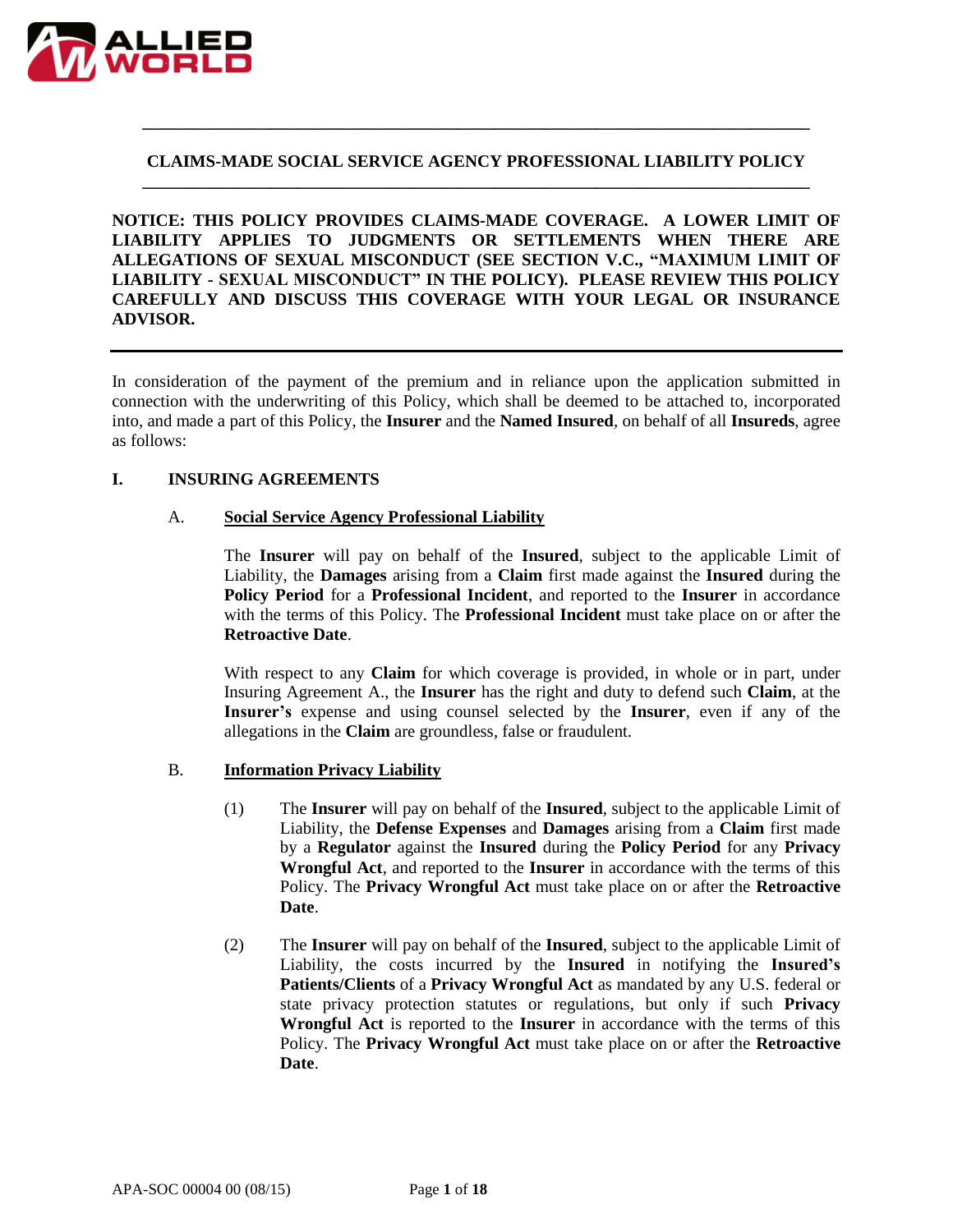Coverage under this Insuring Agreement B.(2) applies regardless of whether or not a **Claim** for a **Privacy Wrongful Act** is made against an **Insured** under Insuring Agreement B.(1).

### **II. ADDITIONAL COVERAGES**

### A. **Defense Expenses for Claims**

The **Insurer** will pay on behalf of the **Insured** the **Defense Expenses** incurred by the **Insured** arising from any **Claim** covered under Insuring Agreement A.

### B. **Insured's Costs For Claims**

The **Insurer** will pay on behalf of the **Insured** the reasonable costs, other than loss of earnings, incurred by the **Insured**, at the **Insurer's** request, in connection with defending any **Claim** covered under this Policy.

The **Insurer** will also pay the **Insured** up to \$1,000 per day for loss of earnings, if the **Insured** is unable to render **Professional Services** since the **Insured** is assisting, at the **Insurer's** request, in the defense of a **Claim** covered under this Policy.

### C. **Legal Bonds for Claims**

The **Insurer** will pay the premiums for appeal bonds, or bonds to release property used to secure a legal obligation, if required with respect to a **Claim** covered under this Policy. However, the **Insurer** will only pay such premiums to the extent that the face or principal amount of the bond is within the applicable Limits of Liability of this Policy. The **Insurer** shall have no obligation to appeal any decision or to obtain these bonds.

#### D. **Defense Expenses for Proceedings**

The **Insurer** will pay on behalf of the **Insured**, subject to the applicable Limit of Liability, **Defense Expenses** only, which arise from a **Proceeding** first brought during the **Policy Period** and reported to the **Insurer** in accordance with the terms of this Policy.

# E. **Emergency Aid Expenses**

The **Insurer** will reimburse the **Insured**, subject to the applicable Limit of Liability, for costs and expenses for medical supplies, and for one (1) hour of the **Insured's** lost earnings at an hourly rate of \$100.00 per hour or the **Insured's** average hourly rate charged for **Professional Services**, whichever is less. The **Insured** must voluntarily incur such costs and expenses by rendering emergency treatment or services at the scene of an accident, medical crisis or disaster, provided that such treatment or services takes place during the **Policy Period** and that the **Insured** as soon as practicable reports any costs or expenses to the **Insurer**.

## F. **Assault or Battery**

The **Insurer** will reimburse the **Insured** for medical expenses that the **Insured** incurs as a result of **Bodily Injury** to the **Insured** caused by an **Assault or Battery**, or **Property Damage** to the **Insured's** personal property if caused by an **Assault or Battery**. The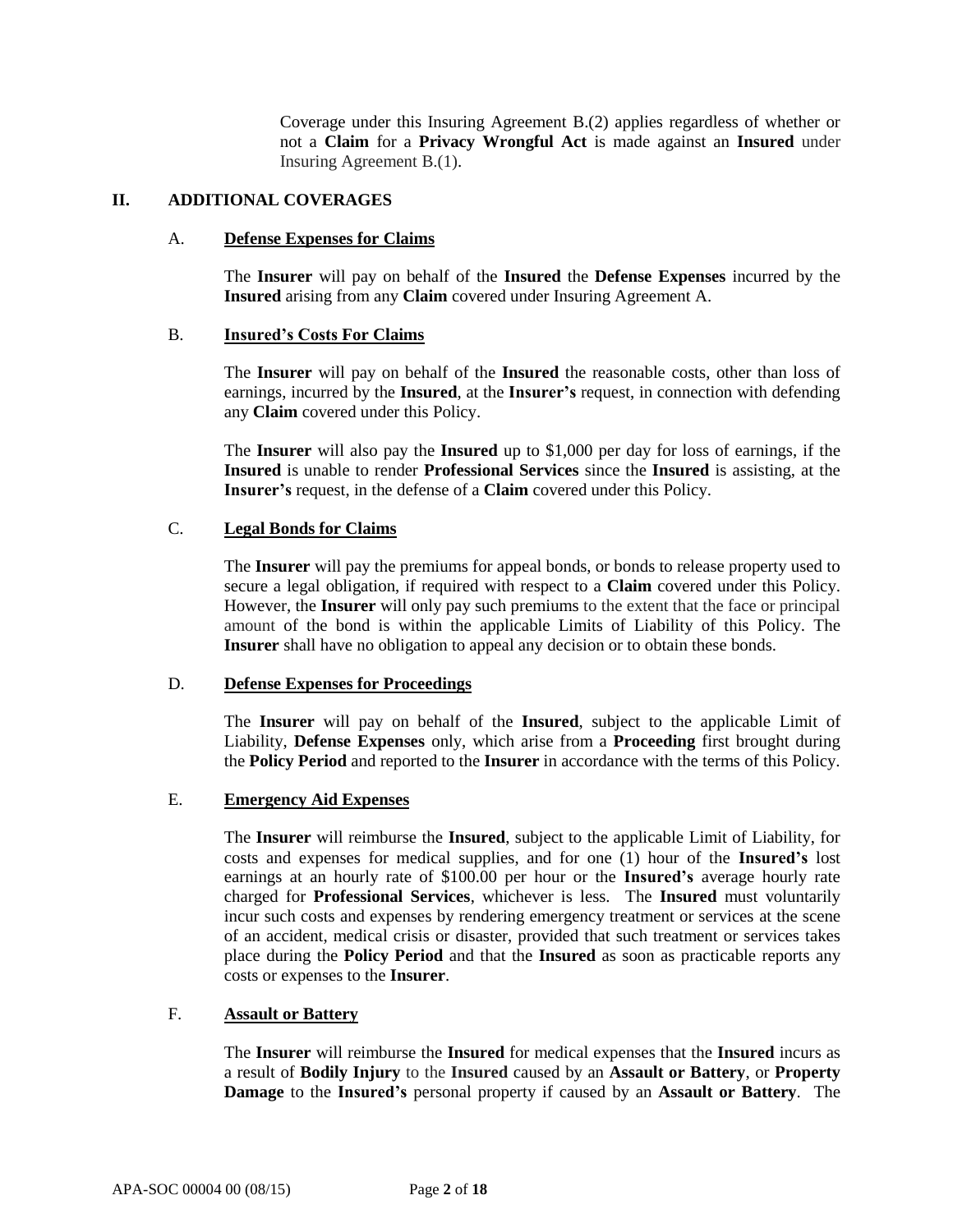**Assault or Battery** must be committed by a **Patient/Client** of the **Insured**, or by the **Patient/Client's** immediate family member, during the **Insured's** rendering of **Professional Services**.

Provided always that:

- (1) such **Assault or Battery** takes place during the **Policy Period**;
- (2) the treatment or other services eligible for reimbursement as medical expenses are rendered within one (1) year of the **Assault or Battery**, and the medical expenses are reported to the **Insurer** within ninety (90) days from the date such treatment or service was rendered; and
- (3) the **Insured** submits to examination, as often as reasonably required by the **Insurer**, by physicians of the **Insurer's** choice and at the **Insurer's** expense.

Coverage under this **Assault or Battery** Additional Coverage is excess over any other valid and collectible insurance, including workers' compensation or health insurance.

### **III. DEFINITIONS**

- A. "**Advertisement**" means a notice that is broadcast or published to the general public or specific market segments for the purpose of attracting **Patients**/**Clients**. For the purposes of this definition, notices that are published include material placed on the Internet or on similar electronic means of communication.
- B. "**Assault or Battery**" means the willful infliction of physical harm on the **Insured**, by a **Patient/Client** or their immediate family member, or any attempt thereof.
- C. "**Bodily Injury**" means bodily harm, sickness or disease, including any resulting death, and mental anguish or emotional distress resulting therefrom.
- D. "**Claim**" means any:
	- (1) written demand for monetary relief made against an **Insured**;
	- (2) judicial proceeding which is commenced against an **Insured** by service of a civil complaint, notice of charges or similar pleading;
	- (3) arbitration, mediation or other alternative dispute resolution proceeding commenced against an **Insured** by service of a demand for arbitration, mediation or other alternative dispute resolution; or
	- (4) administrative proceeding or formal investigation commenced by a **Regulator**, but solely as respects Insuring Agreement B.

Multiple demands, proceedings or investigations arising out of the same **Professional Incident** or **Privacy Wrongful Act** shall be deemed a single **Claim**, which shall be treated as a **Claim** first made during the **Policy Period** in which the first of such multiple demands, proceedings or investigations is made against any **Insured** or in which notice of circumstances relating thereto is first given in accordance with Section VI., paragraph D., whichever occurs first.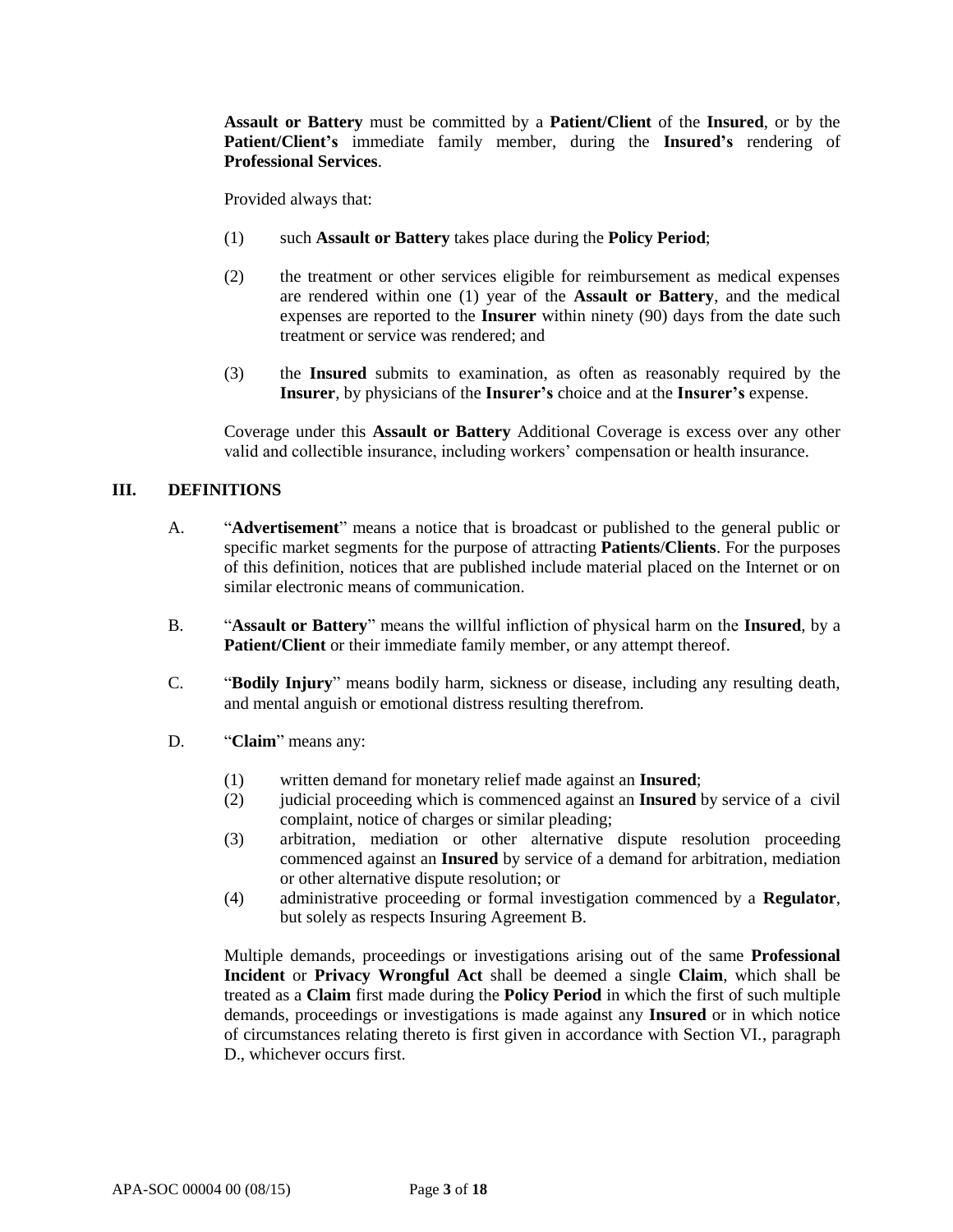## E. "**Damages**" means:

- (1) settlements or judgments;
- (2) pre-judgment or post-judgment interest; and
- (3) costs or fees awarded in favor of the claimant.

## **Damages** do not include:

- (a) amounts for which the **Insureds** are not legally liable;
- (b) amounts which are without legal recourse to the **Insureds**;
- (c) taxes;
- (d) the return, restitution, refund or disgorgement of fees, profits or amounts charged, held or retained by the **Insured** in connection with the rendering of **Professional Services**;
- (e) fines or penalties, except:
	- (i) as provided for in Section V.D. ; or
	- (ii) **HIPAA** fines and penalties, but solely under Insuring Agreement  $B(1)$ ; or
- (f) any costs, fees or expenses to comply with a determination or decision made by a regulatory body, licensing board, agency or other organization in a **Proceeding**;
- (g) amounts deemed uninsurable under applicable law.
- F. "**Defense Expenses**" means reasonable and necessary fees, costs, charges or expenses resulting from the investigation, defense or appeal of a **Claim** or a **Proceeding**. **Defense Expenses** shall include premiums for an appeal bond, attachment bond or similar bond, but the **Insurer** shall have no obligation to apply for or furnish such bond.

**Defense Expenses** do not include:

- (a) amounts incurred prior to the date a **Claim** is first made, or a **Proceeding** is first brought, and reported to the **Insurer**;
- (b) compensation or benefits of any natural person **Insured** or any overhead expenses of any **Insured** organization;
- (c) fines or penalties; or
- (d) any costs, fees or expenses to comply with a determination or decision made by a regulatory body, licensing board, agency or other organization in a **Proceeding**.
- G. "**Employee**" means an individual whose labor or service is engaged by and directed by the **Named Insured** for compensation or remuneration. This includes part-time, seasonal and temporary **Employees**. Independent contractors are not **Employees**.
- H. "**HIPAA**" means the Health Insurance Portability and Accountability Act of 1996 (Public Law 104-191), as amended, and any regulations promulgated thereunder.
- I. "**Insured(s)**" means:
	- (1) the individual, partnership, or corporation designated as the **Named Insured** in Item 1 of the Declarations;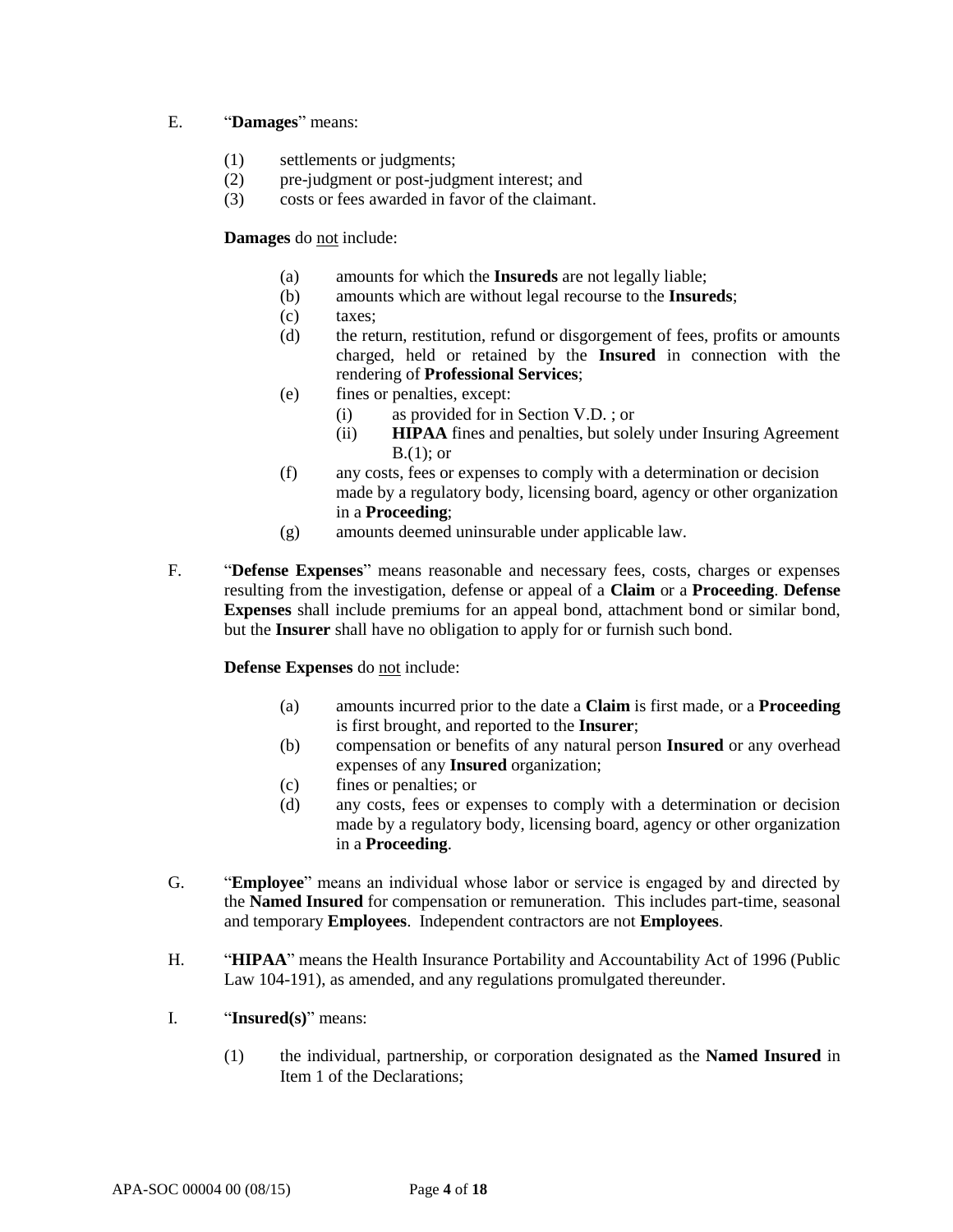- (2) any present or former **Employee**, but only while acting in his or her capacity as such;
- (3) any present or former partner, executive officer, director or stockholder of the **Named Insured** designated in Item 1 of the Declarations, but only while acting in his or her capacity as such;
- (4) any individual, partnership or corporation designated in Item 2 of the Declarations, but only as to matters for which a **Named Insured** may be liable;
- (5) the lawful spouse or domestic partner (whether such status is derived by reason of statutory law, common law or otherwise) of an **Insured** arising solely out of his or her status as the spouse or domestic partner of an **Insured**; provided, however, that coverage shall not be afforded for any actual or alleged **Professional Incident**, **Privacy Wrongful Act** by or on the part of the spouse or domestic partner, unless such person is an **Insured**;
- (6) the estates, heirs or legal representatives of any incompetent, insolvent, bankrupt or deceased person who was an **Insured** at the time the **Professional Incident** or **Privacy Wrongful Act** upon which such **Claim** is based were committed; provided, however, that coverage shall not be afforded for any actual or alleged **Professional Incident** or **Privacy Wrongful Act** by or on the part of any such estates, heirs or legal representatives;
- (7) volunteers, but only for acts within the scope of their duties while working for the **Insured**; and
- (8) students-in-training, but only for acts within the scope of their duties while working for or training with the **Insured**.
- J. "**Insurer**" means the Insurer specified in the Declarations.
- K. "**Named Insured**" means the natural person(s) or organization(s) named in Item 1 of the Declarations.
- L. **"Patient/Client"** means any person receiving, or admitted or registered to receive, **Professional Services** from the **Named Insured**, whether on an inpatient, outpatient or emergency basis.
- M. "**Personal or Advertising Injury**" means injury, including consequential **Bodily Injury**, arising out of one or more allegations of the following offenses:
	- (1) false arrest, detention or imprisonment;
	- (2) malicious prosecution;
	- (3) the wrongful eviction from, wrongful entry into, or invasion of the right of private occupancy of a room, dwelling or premises that a person occupies, committed by or on behalf of its owner, landlord or lessor;
	- (4) oral or written publication, in any manner, of material that slanders or libels a person or organization or disparages a person's or organization's goods, products or services;
	- (5) oral or written publication, in any manner, of material that violates a person's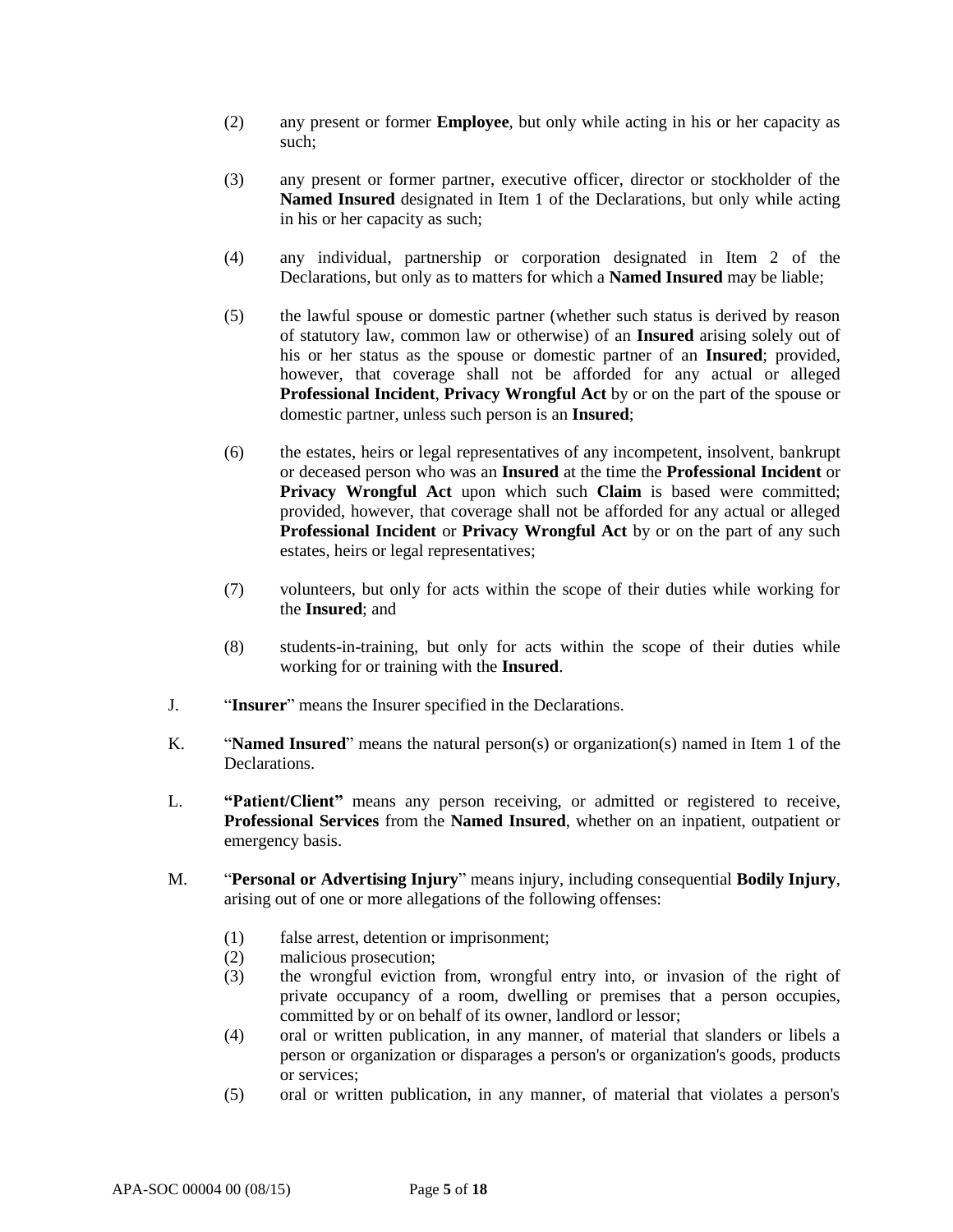right of privacy;

- (6) the use of another's advertising idea in any **Advertisement**; or
- (7) infringing upon another's copyright, trade dress or slogan in any **Advertisement**.

## N. **"Personally Identifiable Information**" means:

- (1) information from which an individual may be uniquely and reliably identified, including, but not limited to an individual's name, address, telephone number, email address, in combination with their social security number, account relationships, account numbers, passwords, PIN numbers, credit card numbers or biometric information; or
- (2) personal information as defined in any U.S. federal or state privacy protection law governing the control and use of an individual's personal and confidential information, including any regulations promulgated thereunder, or any similar or related laws or regulations of any foreign jurisdiction, including but not limited to:
	- (a) "nonpublic personal information" as defined by Title V of the Gramm-Leach-Bliley Act of 1999, as amended, and any regulations promulgated thereto;
	- (b) "protected health information" as defined by **HIPAA**.
- O. **"Policy Period**" means the period commencing on the inception date shown in Item 3 of the Declarations. This period ends on the earlier of either the expiration date shown in Item 3 of the Declarations or the effective date of cancellation of this Policy.
- P. "**Pollutant**" means any solid, liquid, gaseous or thermal irritant or contaminant, including smoke, vapor, soot, fumes, acids, alkalis, chemicals and waste.
- Q. **"Privacy Wrongful Act"** means any actual or alleged act, error, or omission committed by any **Insured**, solely in connection with the rendering of **Professional Services**, which results in:
	- (1) the misappropriation or disclosure of **Personally Identifiable Information**;
	- (2) a breach or violation of U.S. federal or state law or regulations associated with the control and use of **Personally Identifiable Information**;

**Privacy Wrongful Act** shall not include any breach or violation of any U.S. federal or state law if such breach or violation is not the result of the actual or potential unauthorized disclosure of, or access to **Personally Identifiable Information**.

All such acts, errors or omissions, as referenced in this definition, that are actually or allegedly caused, committed, or attempted by or claimed against one or more **Insureds** arising out of the same or relating to the same or series of related facts, circumstances, situations, transactions or events shall be deemed to be the same **Privacy Wrongful Act**. **Privacy Wrongful Act** does not include a **Professional Incident**.

- R. "**Proceeding**" means any:
	- (1) hearing or disciplinary action before any regulatory body, licensing board, agency or other organization responsible for monitoring, licensing or regulating the **Insured's** conduct as respects the rendering of **Professional Services**, but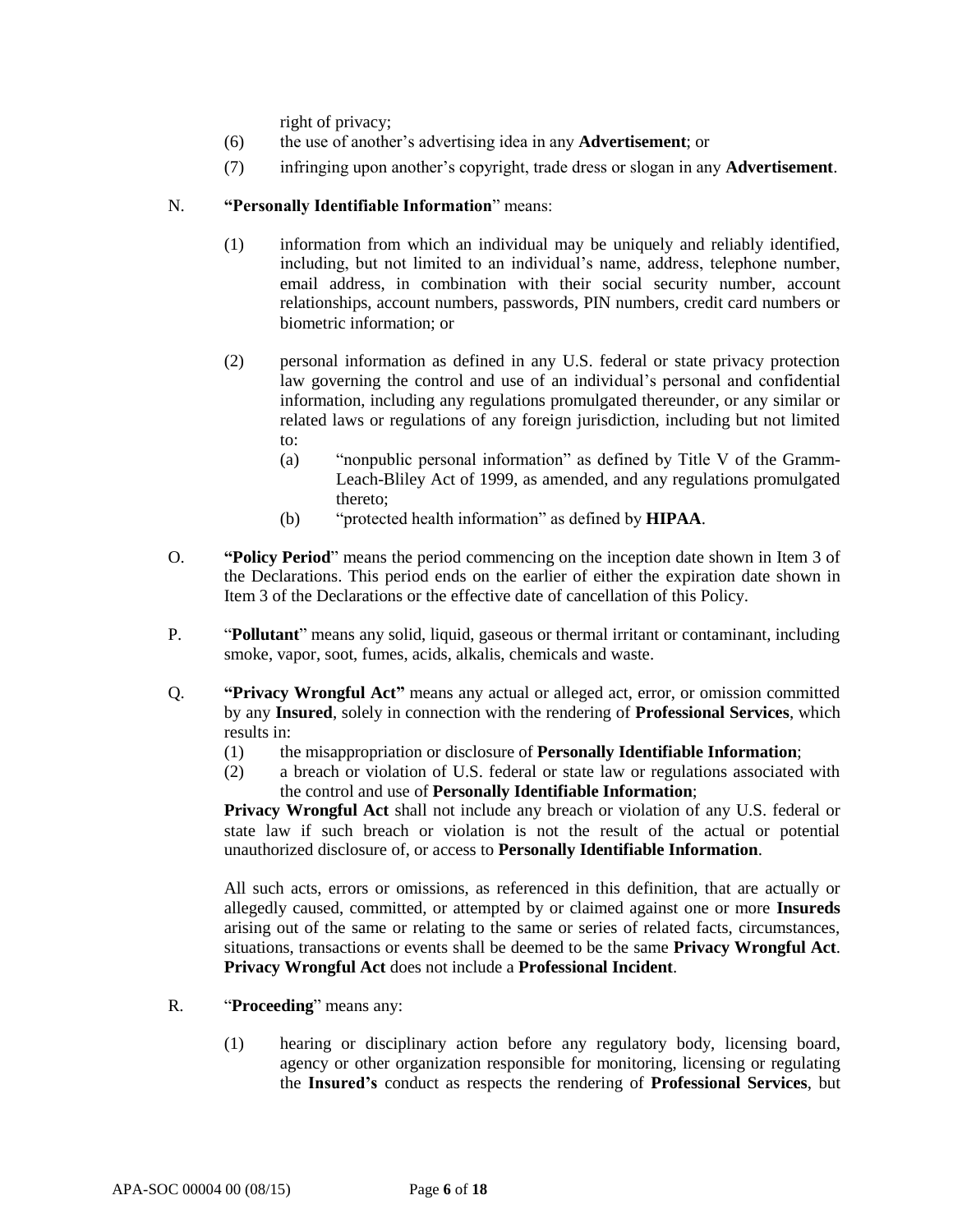only if such hearing or action is a direct result of a **Professional Incident** and such **Professional Incident** took place on or after the **Retroactive Date**;

- (2) civil proceeding in which the **Insured** is not a defendant but has been ordered to offer deposition testimony regarding **Professional Services**; or
- (3) civil proceeding in which the **Insured** is not a defendant but has received a subpoena for document or record production.
- S. "**Professional Incident**" means any actual or alleged negligent act, error, or omission, misstatement or misleading statement, solely in the performance of, or actual or alleged failure to perform, **Professional Services**.

All such acts, errors or omissions, as referenced in this definition, that are actually or allegedly caused, committed, or attempted by or claimed against one or more **Insureds** arising out of the same or relating to the same or series of related facts, circumstances, situations, transactions or events shall be deemed to be the same **Professional Incident**. A **Professional Incident** does not include a **Privacy Wrongful Act.**

- T. **"Professional Services**" means social services rendered by the **Insured**, or by any person or organization for whom the **Named Insured** is legally responsible.
- U. "**Property Damage**" means physical injury to or destruction of tangible property, including loss of use of it, or loss of use of tangible property which has not been physically injured or destroyed.
- V. "**Regulator**" means any federal, state or local governmental authority, including but not limited to any regulatory body, licensing board, agency or other organization responsible for monitoring, overseeing or licensing the rendering of **Professional Services**.
- W. "**Retroactive Date**" means the date set forth in Item 6 of the Declarations.
- X. "**Sexual Misconduct**" means any type of actual, alleged, attempted, or proposed physical touching or caressing, or suggestion thereof by the **Insured** or any person for whom the **Insured** may be legally responsible, with or to any of the **Insured's** past or present **Patients/Clients**, or with or to any relative or any person who regularly resides with any such **Patient/Client**, or with or to any person with whom such **Patient/Client** or relative has an affectionate personal relationship, which could be considered sexual in nature and/or inappropriate to any **Professional Services** being rendered.

All such acts, as referenced in this definition, that are actually or allegedly caused, committed, or attempted by or claimed against one or more **Insureds** arising out of the same or relating to the same or series of related facts, circumstances, situations, transactions or events shall be deemed to be the same act of **Sexual Misconduct**.

# **IV. EXCLUSIONS**

- A. This Policy shall not cover any **Defense Expenses** or **Damages** in connection with any **Claim** or **Proceeding**:
	- (1) alleging, arising out of, based upon or attributable to an **Insured's** dishonest, fraudulent, criminal, or malicious act, error, or omission, or that of any person for whose acts the **Insured** is legally responsible.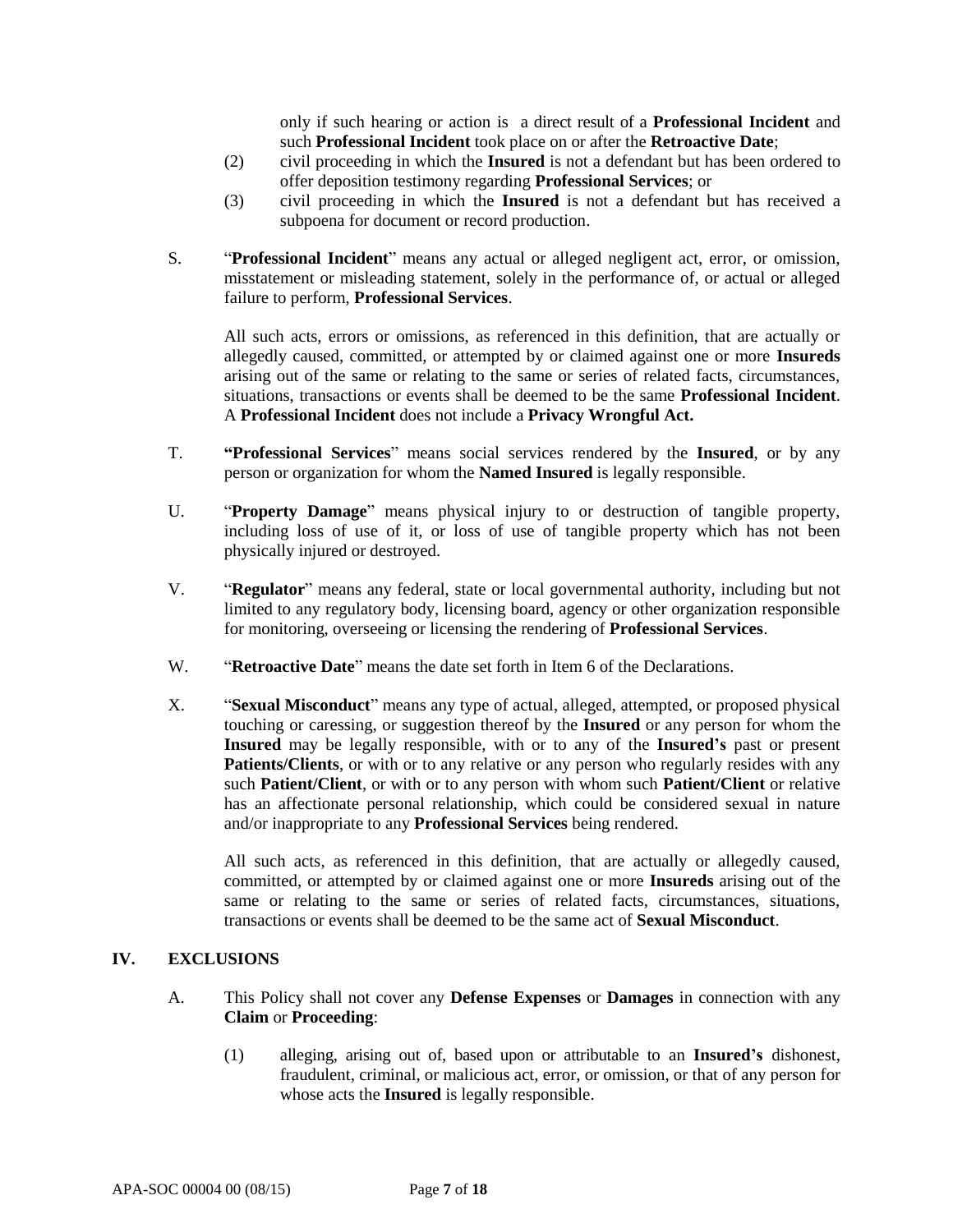In determining the applicability of Exclusion A.(1), the facts pertaining to, the knowledge possessed by, or any **Professional Incident** or **Privacy Wrongful Act** committed by, any **Insured** shall not be imputed to any other **Insured**;

- (2) alleging, arising out of, based upon or attributable to any actual or alleged discrimination, harassment, retaliation, wrongful discharge, termination or any other employment-related or employment practices claim, including but not limited to any wage-hour claim, or any claim of discrimination or harassment by any party who is not an employee of the **Insured**;
- (3) for any act, error or omission of a managerial or administrative nature, which is not directly related to a **Patient/Client**;
- (4) alleging, arising out of, based upon or attributable to the **Insured's** ownership or operation of a hospital or other similar facility, or a laboratory;
- (5) brought by, or on behalf of, any **Insured**, or for injury or damage sustained by any spouse or person who regularly resides in the home of any **Insured**;
- (6) alleging, arising out of, based upon or attributable to **Property Damage**. This Exclusion shall not apply to the coverage provided under Section II.F. of this Policy;
- (7) alleging, arising out of, based upon or attributable to **Personal or Advertising Injury**;
- (8) alleging, arising out of, based upon or attributable to **Bodily Injury**, unless such **Bodily Injury** is to a **Patient/Client** of the **Named Insured**, or to a third party harmed by a **Patient/Client,** and takes place during or results from the performance of or failure to perform **Professional Services** by the **Insured**. This Exclusion shall not apply to the coverage provided under Section II.F. of this Policy;
- (9) alleging, arising out of, based upon or attributable to **Bodily Injury** arising out of the ownership, maintenance, use, operation or entrustment to others of any automobile, watercraft, helipad, heliport, aircraft, semi-trailer or motor vehicle, or the loading or unloading thereof;
- (10) alleging, arising out of, based upon or attributable to any obligation pursuant to any workers' compensation, disability benefits, unemployment compensation, unemployment insurance, retirement benefits, social security benefits or similar law;
- (11) alleging, arising out of, based upon or attributable to plagiarism, infringement or violation of any copyright, patent, trademark or service mark, or the infringement or misappropriation of other intellectual property rights, ideas or trade secrets;
- (12) alleging, arising out of, based upon or attributable to any business relationship between the **Insured** and any past or present **Patient/Client**;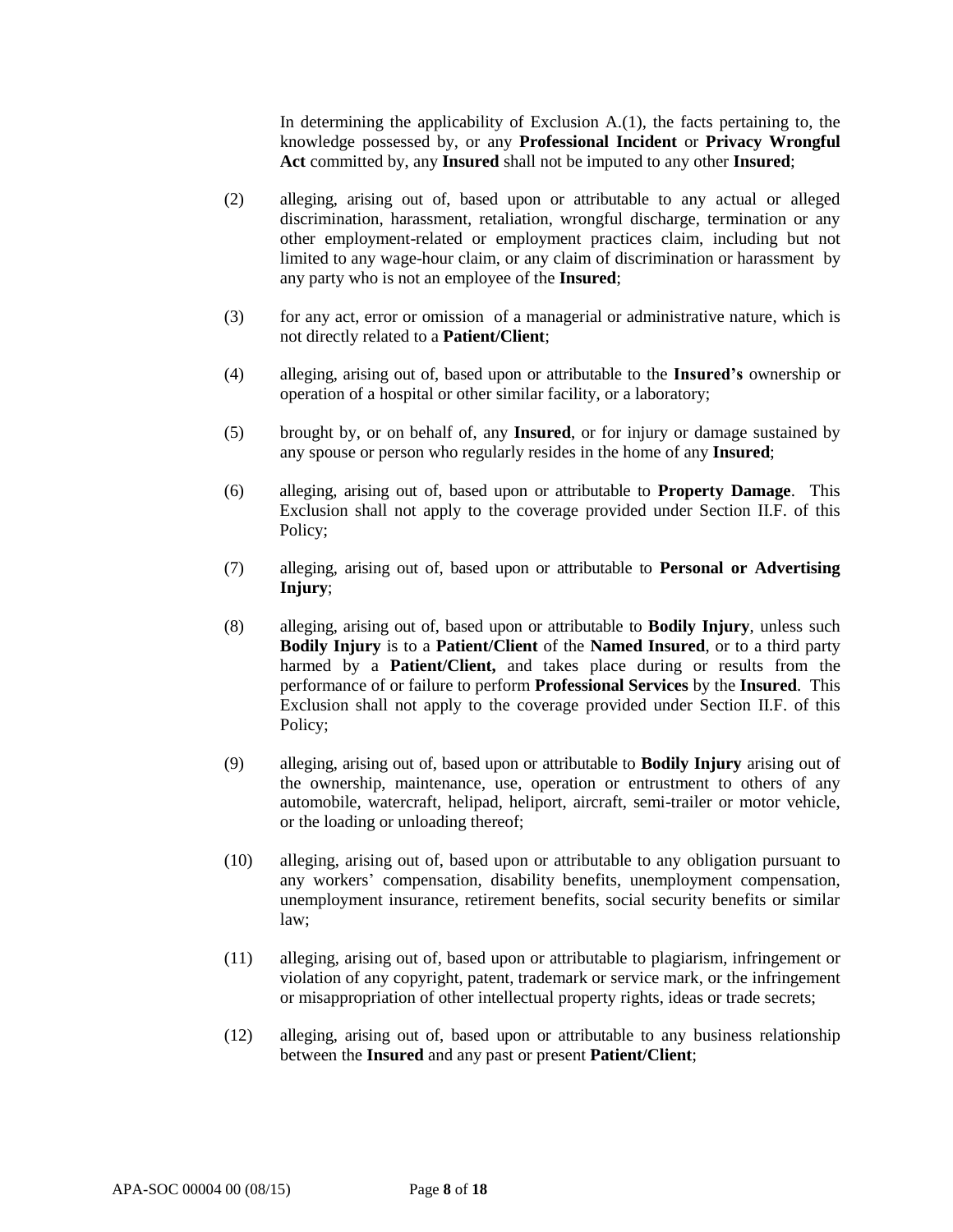- (13) alleging, arising out of, based upon or attributable to any **Professional Incident** committed with the knowledge that it was a **Professional Incident**, or which, before the effective date of this Policy, the **Insured** was aware of and could reasonably have foreseen might result in a **Claim** or a **Proceeding**;
- (14) alleging, arising out of, based upon or attributable to any **Professional Service** that is not allowable since the **Insured's** professional license, certification or registration to provide services is suspended, revoked, terminated, surrendered or is not in effect;
- (15) alleging, arising out of, based upon or attributable to any **Professional Incident** committed while the **Insured** was under the influence of a drug or intoxicant;
- (16) caused directly or indirectly by war or any act of war, invasion, act of foreign enemy, hostilities (whether or not war is declared), strike, riot or civil commotion, civil war, rebellion, revolution, insurrection, military or usurped power or terrorism;
- (17) alleging, arising out of, based upon or attributable to the design, manufacture, distribution, promotion, or sale of any medication, device or equipment, or protocols;
- (18) alleging, arising out of, based upon or attributable to, or in any way related to fungi, including bacteria, mold or mildew, any mycotoxins, toxins, allergens, spores, scents, vapors, gases or by-products released by fungi, regardless of whether such fungi is:
	- (a) airborne;
	- (b) contained in a product; or
	- (c) contained in or a part of any building, structure, building material or any component of any part of any of the foregoing;
- (19) alleging, arising out of, based upon or attributable to the actual, alleged or threatened discharge, dispersal, release or escape of **Pollutants**; or any liability or obligation to test, monitor, clean up, remove, contain, treat, detoxify or neutralize **Pollutants**, whether or not any of the foregoing are to be performed by or on behalf of the **Insured**;
- (20) alleging, arising out of, based upon or attributable to any procedure, treatment, course of treatment, or diagnosis that is outside the scope of the **Insured's** specialty or training;
- (21) alleging, arising out of, based upon or attributable to medical, surgical, dental, xray or radiological services or treatment, including providing, furnishing or dispensing of drugs, medical, dental or surgical supplies or appliances, unless such treatment is provided under the written direction of a physician, physician assistant or nurse as permitted under applicable state law in the normal course of business as a social services agency;

This exclusion shall not apply to the **Named Insured's** employed psychiatrists or nurse practitioners if such individuals are included as **Insureds** and a premium is charged for them as indicated in Item 5. of the Declarations;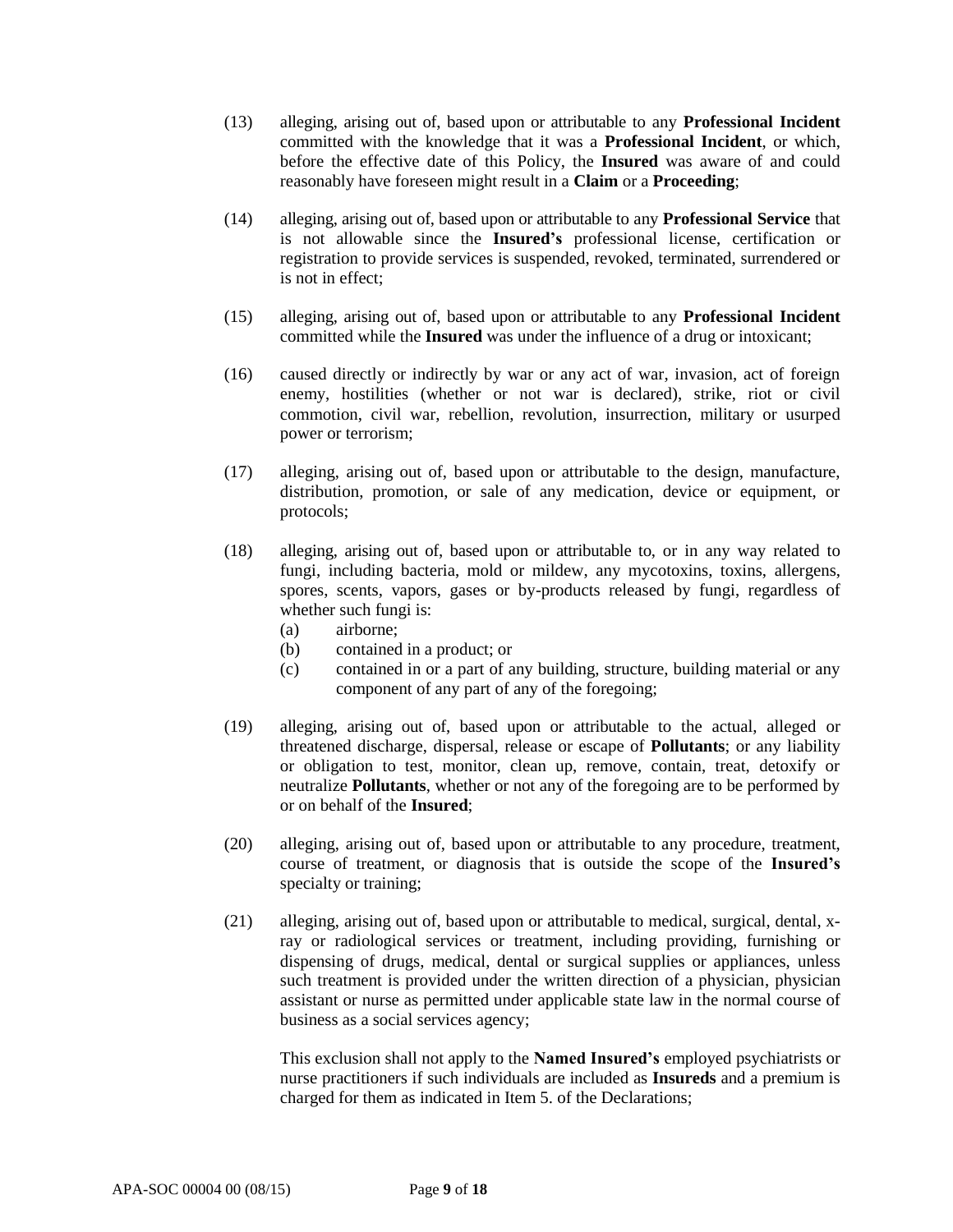(22) alleging, arising out of, based upon or attributable to **Professional Services** as a mediator, including but not limited to the provision of Divorce Mediation Services, whether or not for a fee;

Provided however, that this Exclusion shall not apply to the provision of Divorce Mediation Services, if:

- (a) prior to providing such services, a written statement to all parties is provided explaining that the **Insured** is a neutral and unbiased intermediary whom shall not act as an advocate for any one party;
- (b) The **Insured** in fact, act exclusively as a neutral and unbiased intermediary between the parties; and
- (c) the **Insured**, in connection with such Divorce Mediation Services, advises all parties, in writing at the time any settlement or other such agreement is presented to the parties, to have such agreement reviewed independently by counsel of their choice prior to their execution of the agreement;
- (23) alleging, arising out of, based upon or attributable to:
	- (a) any actual or alleged Medicare/Medicaid fraud or abuse or any other actual or alleged fraud against the government; or
	- (b) any improper or excessive billing for the cost of the **Insured's** goods or services or any other type of billing or fee dispute;
- (24) alleging, arising out of, based upon or attributable to any breach of fiduciary duty, responsibility or obligation;
- (25) alleging, arising out of, based upon or attributable to any goods or products other than real property, manufactured, sold, handled or disposed of by:
	- (a) the **Insure**d;
	- (b) others trading under the **Insured's** name; or
	- (c) A person or organization whose business the **Insured** has acquired;
- (26) alleging, arising out of, based upon or attributable to any thefts, burglary, robbery, mysterious disappearance, inventory shortage or inventory shrinkage. Further no coverage shall be provided under this Policy for any direct or consequential damage resulting from or contributed to by any of the foregoing.
- B. This Policy shall not cover any **Defense Expenses** or **Damages** in connection with any **Claim** or **Proceeding** or any notification costs from a **Privacy Wrongful Act** based upon, arising out of, directly or indirectly resulting from or in any way involving any of the following:
	- (1) unsolicited electronic dissemination of faxes, emails, text messages or similar communications to any prospective or actual **Patient/ Client** or to any other third party, including but not limited to any violation of the Telephone Consumer Protection Act, any federal or state anti-spam statute, or any other federal or state statute, law or regulation relating to a person's or entity's right of seclusion;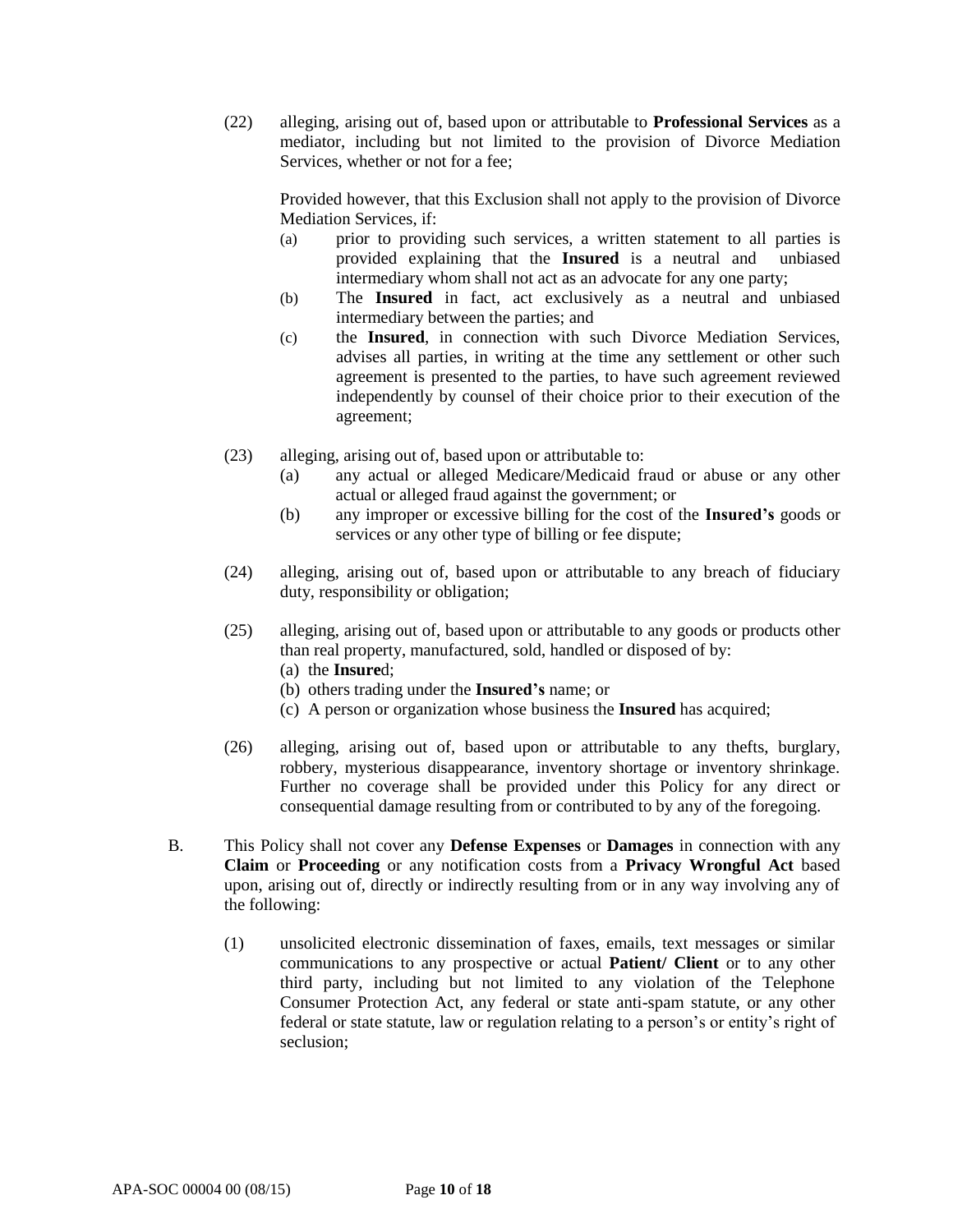- (2) failure, interruption or reduction in supply of utility service or infrastructure, including without limitation, electrical, gas, water, telephone, Internet, cable, satellite or telecommunications;
- (3) any wireless network that is not protected by either Wi-Fi Protected Access ("WPA") or any other security protocol that provides equal or greater protection than WPA;
- (4) the use of a laptop computer, portable computer or other portable electronic device that does not employ whole disc encryption;
- (5) back-up tapes, optical media or any other form of portable back-up media which are not encrypted; or
- (6) expiration or withdrawal of technical support by a software vendor.

# **V. LIMITS OF LIABILITY**

### A. **Maximum Limits of Liability - Insuring Agreements**

- (1) The Limits of Liability for the Insuring Agreements as set forth in this Section V.A. are part of, and not in addition to, the Aggregate Limit of Liability shown in Item 4(b) of the Declarations.
- (2) As respects Insuring Agreement A., the amount set forth in Item 4(a) of the Declarations ("Per-Claim - Insuring Agreement A") is the most the **Insurer** will be liable to pay for **Damages** for any **Claim** under this Insuring Agreement. **Defense Expenses** are not part of, and are in addition to, the amount shown in Item 4(a) of the Declarations.
- (3) As respects Insuring Agreement B., \$25,000 is the most the **Insurer** will be liable to pay for: (a) **Damages** and **Defense Expenses** for all **Claims** under this Insuring Agreement, regardless of the number of such **Claims**; and (b) all notification costs arising from a **Privacy Wrongful Act** under paragraph (2) of this Insuring Agreement, regardless of the number of such **Privacy Wrongful Acts**. Such **Defense Expenses** are part of, and not in addition to, the Aggregate Limit of Liability set forth in Item  $\overline{4(b)}$  of the Declarations.

#### B. **Aggregate Limit of Liability**

The amount set forth in Item 4(b) of the Declarations ("Aggregate") is the maximum total amount the **Insurer** will be liable to pay for:

- (1) **Damages** for all **Claims** under Insuring Agreement A.; and
- (2) **Damages** and **Defense Expenses** for all **Claims** and notification costs under Insuring Agreement B.,

regardless of the number of **Claims** under all Insuring Agreements, including **Claims**  involving, or at any time involving, any allegation of **Sexual Misconduct**.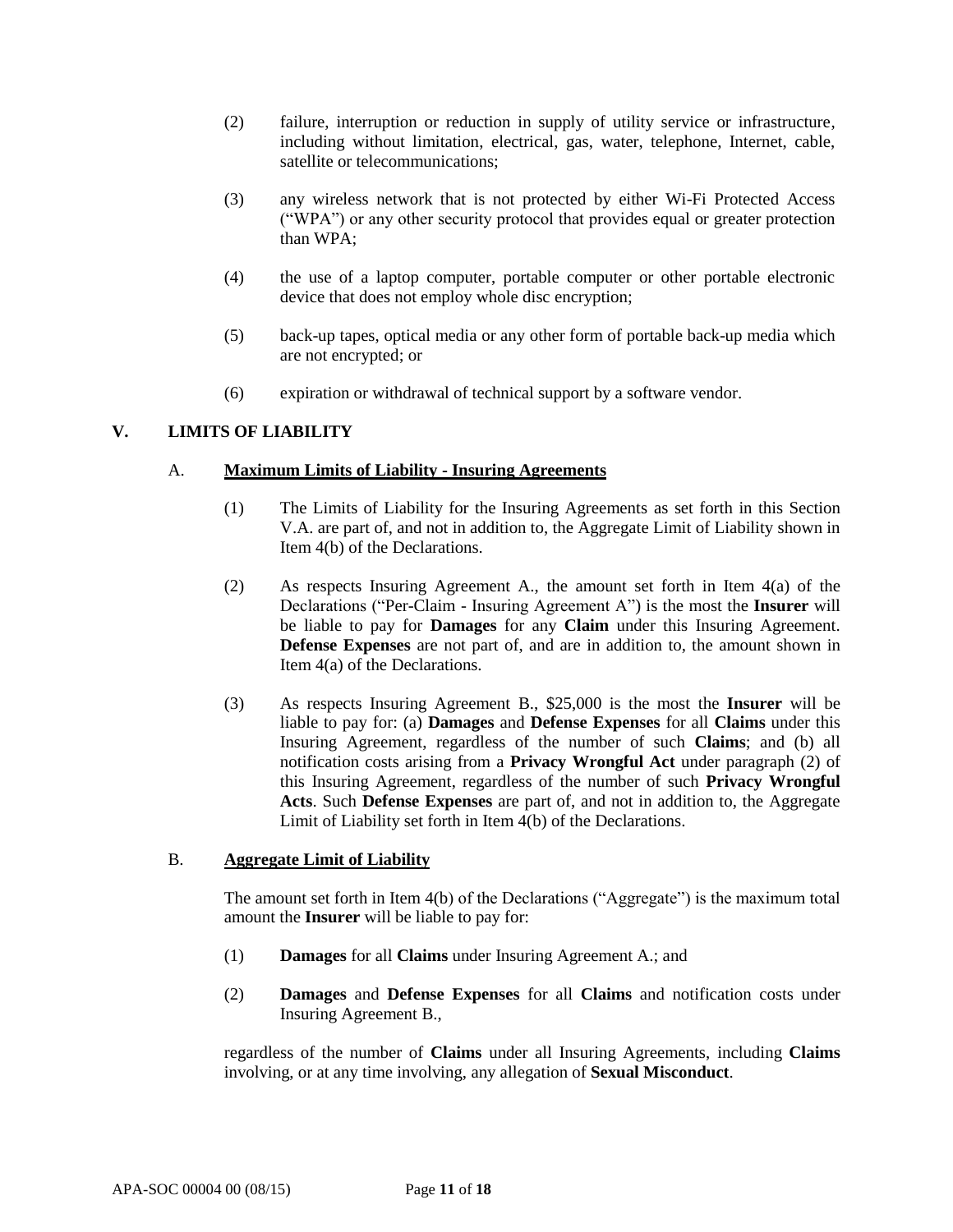## C. **Maximum Limit of Liability - Sexual Misconduct**

\$25,000 is the most the **Insurer** will be liable to pay for all **Claims** against the **Insured**  involving any **Sexual Misconduct** by the **Insured** or by any person for whom the **Insured** may be legally responsible. If any **Sexual Misconduct** is alleged at any stage during a **Claim**, all allegations in that **Claim** which arise out of the same or related professional treatment or relationship will be subject to that \$25,000 maximum. If the **Insurer** has paid this \$25,000 maximum, it will no longer have any duty to defend any **Claim** involving any **Sexual Misconduct**. This \$25,000 maximum is part of, and not in addition to, the Limits of Liability shown in Items 4(a) and 4(b) of the Declarations.

# D. **Maximum Limit of Liability - Punitive Damages**

\$25,000 is the most the **Insurer** will be liable to pay for punitive or exemplary damages, or the multiple portion of any multiplied damages award arising from a **Claim**, regardless of the number of such **Claims**. The **Insurer** will be liable for such damages only to the extent such damages are insurable under the applicable law. This \$25,000 maximum is part of, and not in addition to, the Limits of Liability shown in Items 4(a) and 4(b) of the Declarations.

# E. **Maximum Limits of Liability - Additional Coverages**

- (1) The Limits of Liability applicable to Section II., Additional Coverages, are in addition to, and not part of, the Limits of Liability applicable to Section I., Insuring Agreements.
- (2) As respects Additional Coverage D., the amount set forth in Item 4(c) of the Declarations ("Per Proceeding") is the most the **Insurer** will be liable to pay for **Defense Expenses** incurred with respect to each **Proceeding**.
- (3) \$15,000 is the most the **Insurer** will reimburse the **Insured** for the costs and expenses for medical supplies under Additional Coverage E., including one (1) hour of the **Insured's** lost earnings at \$100.00 per hour or the **Insured's** average hourly rate charged for **Professional Services**, whichever is less.
- (4) \$25,000 is the most the **Insurer** will reimburse the **Insured** for medical expenses as a result of **Bodily Injury** or **Property Damage** caused by an **Assault or Battery** under Additional Coverage F.

# F. **Effect of Paying Limits of Liability**

- (1) If the **Insurer** fully pays the Sexual Misconduct Limit of Liability set forth in paragraph C. of this Section V., it will have no duty to pay any additional amount(s) in connection with any **Claim** involving, or at any time involved, any allegation of **Sexual Misconduct**.
- (2) If the **Insurer** fully pays the Privacy Wrongful Act Limit of Liability set forth in paragraph A.(3) of this Section V., it will have no duty to pay any additional amount(s) in connection with any **Claim** involving, or any notification costs arising from, a **Privacy Wrongful Act**.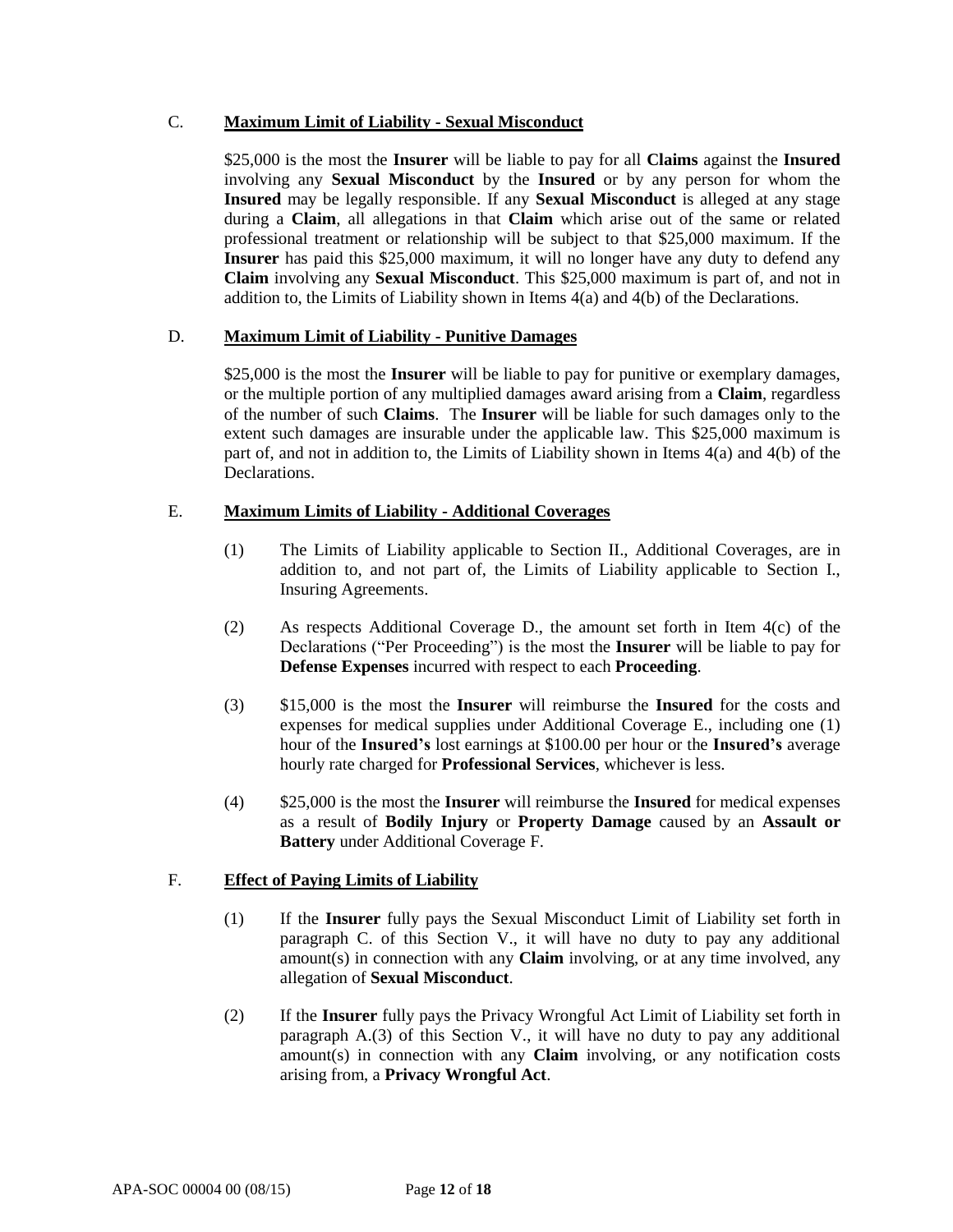- (3) If the **Insurer** fully pays the Limit of Liability applicable to a particular **Claim** under Insuring Agreements A. or B., it will have no duty to pay any additional amount(s) under Additional Coverages A. or B. in the event such Additional Coverages would otherwise apply to such **Claim**.
- (4) If the **Insurer** fully pays the Aggregate Limit of Liability set forth in Item 4(b) of the Declarations, it will have no duty to: (i) pay any additional amount(s) in connection with any **Claim**, whether or not the Limit of Liability applicable to such **Claim** has been exhausted; (ii) defend any **Claim**; (iii) pay any additional amount(s) under Insuring Agreement B.(2); or (iv) pay any additional amount(s) under Section II. Additional Coverages.

# **G. Related Claims**

In the event that a **Professional Incident**, **Privacy Wrongful Act** or **Sexual Misconduct** results in multiple **Claims**, even if such **Claims** are made in different **Policy Periods** or involve multiple **Insureds**, parties or claimants, all such **Claims** shall be deemed a single **Claim** and the maximum amount payable by the **Insurer** under all policies issued by the **Insurer** or any affiliate thereof, to the **Insured**, shall not exceed the single highest "each Claim" limit of liability applicable, which shall be the "each Claim" limit of liability in effect at the time the first **Claim** is deemed made.

# **VI. NOTICE PROVISIONS**

- A. The **Insured** must give the **Insurer** or its authorized agent written notice of any:
	- (1) **Claim** as soon as practicable after it is first made; or
	- (2) **Proceeding** as soon as practicable after it is first brought,

but in no event more than sixty (60) days after the end of the **Policy Period**.

However, in the event the **Insured** has obtained an Extended Reporting Period endorsement pursuant to Section VIII., notice of a **Claim** may be provided during the Extended Reporting Period.

- B. The **Insured** must also, as soon as possible, record and notify the **Insurer** of the specifics of the **Claim** or **Proceeding** and the date the **Insured** first received notice of it.
- C. The **Insured** must provide the **Insurer** or its authorized agent with a copy of all demands or legal papers the **Insured** receives as respects a **Claim** or **Proceeding.**
- D. If, during the **Policy Period**, the **Insured** first becomes aware of a **Professional Incident** or **Privacy Wrongful Act** which the **Insured** believes may give rise to a **Claim** for which coverage may be provided under this Policy, in order for any resulting **Claim** to be covered, the **Insured** must give the **Insurer** or its authorized agent written notice during the **Policy Period** of such **Professional Incident** or **Privacy Wrongful Act.** Such notice must state when and where the **Professional Incident** or **Privacy Wrongful Act** took place, the names and addresses of any witnesses and/or injured people, and the nature and location of any injury or damage. If such notice is given, the resulting **Claim** shall be treated as if it were first made during this **Policy Period**.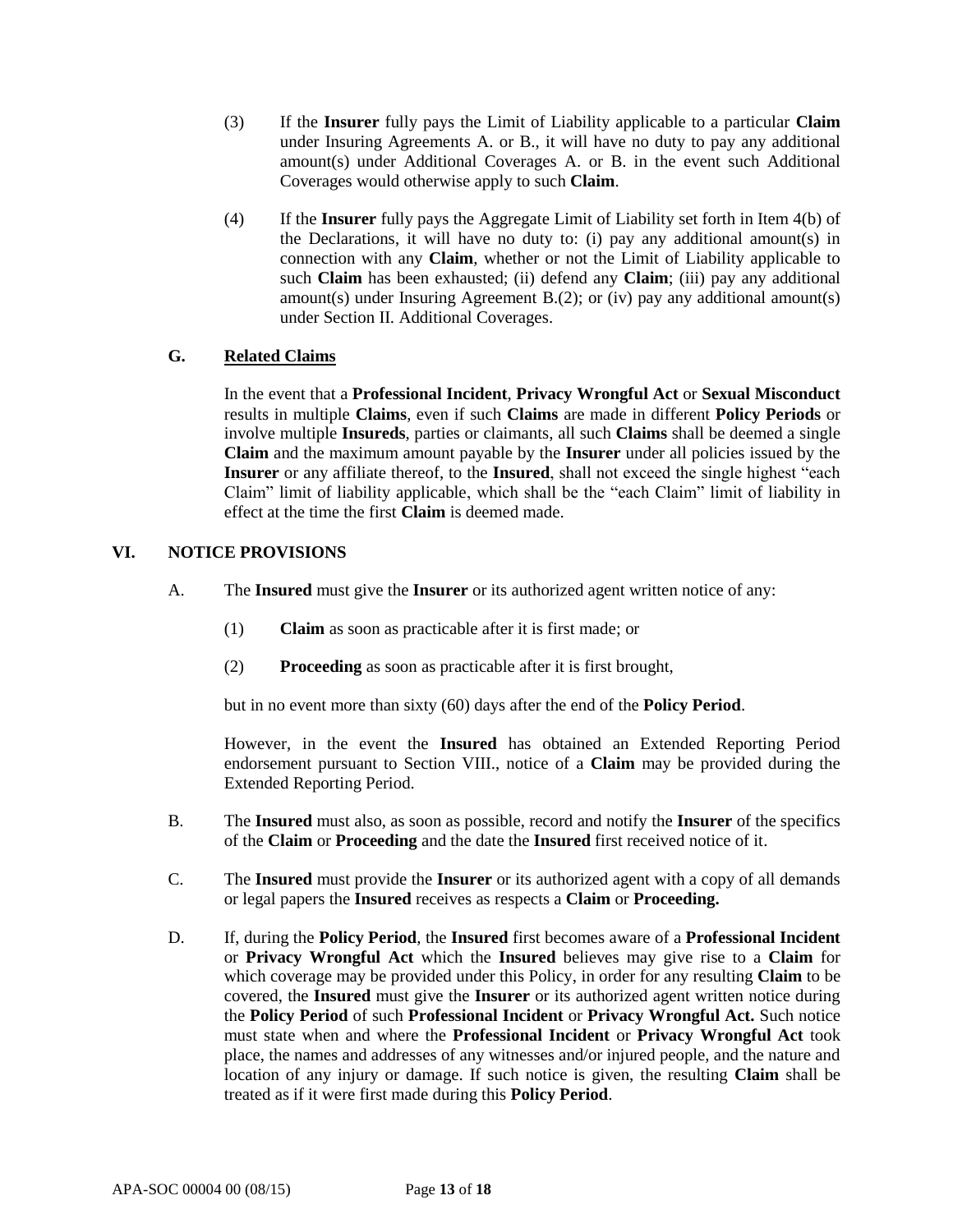E. Solely as respects "notification costs" coverage under Insuring Agreement B.(2), the **Insured** must give the **Insurer** or its authorized agent written notice of the **Privacy Wrongful Act** as soon as practicable and obtain the **Insurer's** prior written approval before incurring notification costs as respects such **Privacy Wrongful Act**.

## **VII. DEFENSE OF CLAIMS AND PROCEEDINGS, AND SETTLEMENT**

With respect to **Claims** under Insuring Agreements A., the **Insurer** has the right and duty to defend, at the **Insurer's** expense and using counsel selected by the **Insurer**, any **Claim** against the **Insured** covered under such Insuring Agreements, even if the **Claim** is groundless, false or fraudulent. The **Insurer** also has the right to investigate any **Claim** and, with the **Insured's** written consent, to settle any **Claim** if the **Insurer** believes that settlement is proper.

With respect to **Claims** under Insuring Agreement B., the **Insured** has the right and duty to defend, subject to the Limits of Liability and using counsel selected by the **Insured** and approved in advance by the **Insurer**, any **Claim** against the **Insured** covered under such Insuring Agreement, even if the **Claim** is groundless, false or fraudulent.

With respect to **Proceedings** under Additional Coverage II.D., the **Insurer** has the right and duty to defend, subject to the Limits of Liability and using counsel selected by the **Insurer**, any **Proceeding** against the **Insured** covered under such Additional Coverage.

The **Insureds** agree to give the **Insurer** full cooperation and provide such information as the **Insurer** may reasonably require relating to the defense of any **Claim** or **Proceeding**, the settlement of any **Claim** and the prosecution of any counterclaim, cross-claim or third-party claim, including without limitation the assertion of any indemnification or contribution rights.

The **Insured** shall not admit or assume any liability, incur any **Defense Expenses**, offer to settle any matter, enter into any settlement agreement or stipulate to any judgment without the **Insurer's** prior written consent, such consent not to be unreasonably withheld. Any amounts incurred by the **Insured** or any settlements or judgments agreed to by the **Insured** without such consent shall not be covered by this Policy.

## **VIII. EXTENDED REPORTING PERIOD**

- A. If the **Insured** or the **Insurer** cancels or non-renews this Policy, the **Insured** has the right to buy an Extended Reporting Period endorsement. However, the **Insured** will not have this right if the **Insurer** cancels for non-payment of premium.
- B. The Extended Reporting Period endorsement will apply only to otherwise covered **Claims** for **Professional Incidents** or **Privacy Wrongful Acts** first taking place on or after the **Retroactive Date**, but before the end of the **Policy Period**. This endorsement will apply to **Claims** that are first made against the **Insured** after the **Policy Period** and during the Extended Reporting Period, and that are reported in writing to the **Insurer** or its authorized agent as soon as practicable after they are made, but in no event later than ninety (90) days after the **Insured** first becomes aware of a **Claim** against the **Insured**. Any such **Claims** will be deemed to have been first made during the **Policy Period** and will be subject to the same applicable Limits of Liability set forth in Item 4 of the Declarations. This Extended Reporting Period endorsement shall not increase or amend the applicable Limits of Liability.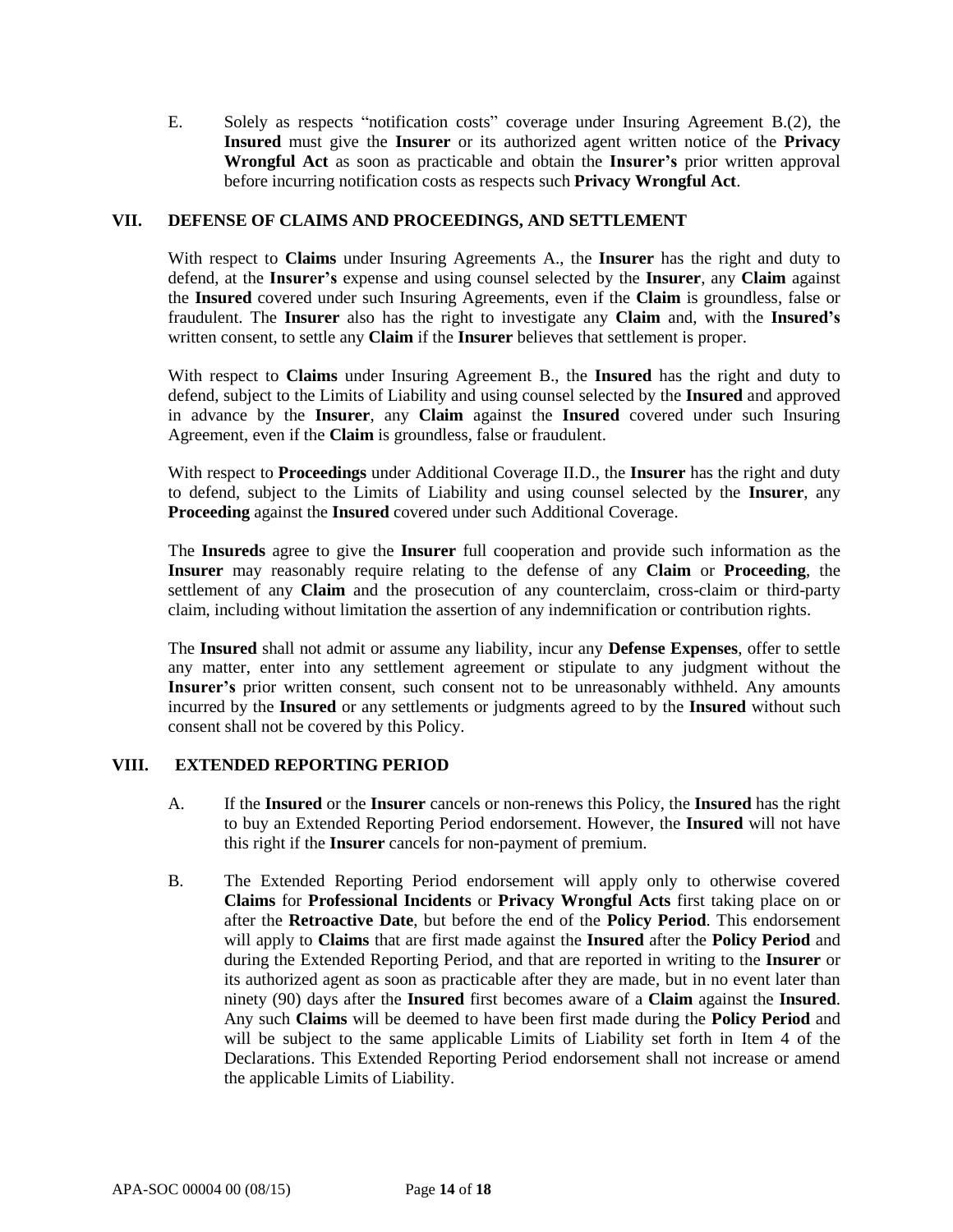- C. To obtain the Extended Reporting Period endorsement the **Insured** must request it from the **Insurer** in writing within ninety (90) days after the **Policy Period** ends and pay the **Insurer** the premium when due. If the **Insured** does so, neither the **Insured** nor the **Insurer** may cancel the Extended Reporting Period endorsement. The term of the Extended Reporting Period, and the premium will be shown in Item 7 of the Declarations, and the premium shall be deemed fully earned at the inception of the Extended Reporting Period endorsement.
- D. If the **Insurer** does not receive the **Insured's** written request and payment as required in this Section VIII., the **Insured** will have no right to purchase an Extended Reporting Period endorsement at any later date.

## **IX. OTHER INSURANCE**

The insurance provided by this Policy shall apply only as excess over any other valid and collectible insurance, self-insurance plan or self-funded vehicle whether such other insurance, plan or vehicle is stated to be primary, contributory, excess, contingent or otherwise, unless such other insurance, plan or vehicle is written specifically as excess insurance over the applicable Limits of Liability provided by this Policy. Except as respects the coverage provided under Insuring Agreement B., this Policy shall specifically be excess of any other valid and collectible insurance pursuant to which any other insurer has a duty to defend a **Claim** for which this Policy may be obligated to pay **Damages** or **Defense Expenses**. This Policy shall not be subject to the terms and conditions of any other insurance policy.

Two or more policies of Social Service Agency Professional Liability Insurance may have been issued by the **Insurer** or an affiliate thereof to persons or organizations other than the **Insured**. These policies may also provide coverage for a **Claim** or **Proceeding** involving the same or continuous, repeated, or related **Professional Incidents** or **Privacy Wrongful Acts** for which the **Insured** and persons or organizations covered in those other policies are jointly and severally liable. In such an event, and subject to the Limits of Liability set forth in the Declarations and Section V., the **Insurer** shall not be liable under this Policy for a greater proportion of the total loss from that **Claim** or **Proceeding** than this Policy's applicable Limits of Liability bears to the total applicable Limits of Liability under all such policies. In addition, the total amount payable under the applicable Limits of Liability under all such policies in connection with that **Claim** or **Proceeding** will not exceed the highest single per **Claim** or **Proceeding** Limit of Liability under any of such policies.

## **X. REPRESENTATIONS**

By accepting this Policy, the **Insured** agrees that the particulars and statements in the application submitted in connection with the underwriting of this Policy are true and that they are the **Insured's** agreements and representations.

The **Insured** acknowledges that this Policy is issued in reliance upon the truth of those particulars and statements, which are deemed to be incorporated into and constitute a part of this Policy and which are the basis for this Policy.

## **XI. CANCELLATION AND NON-RENEWAL**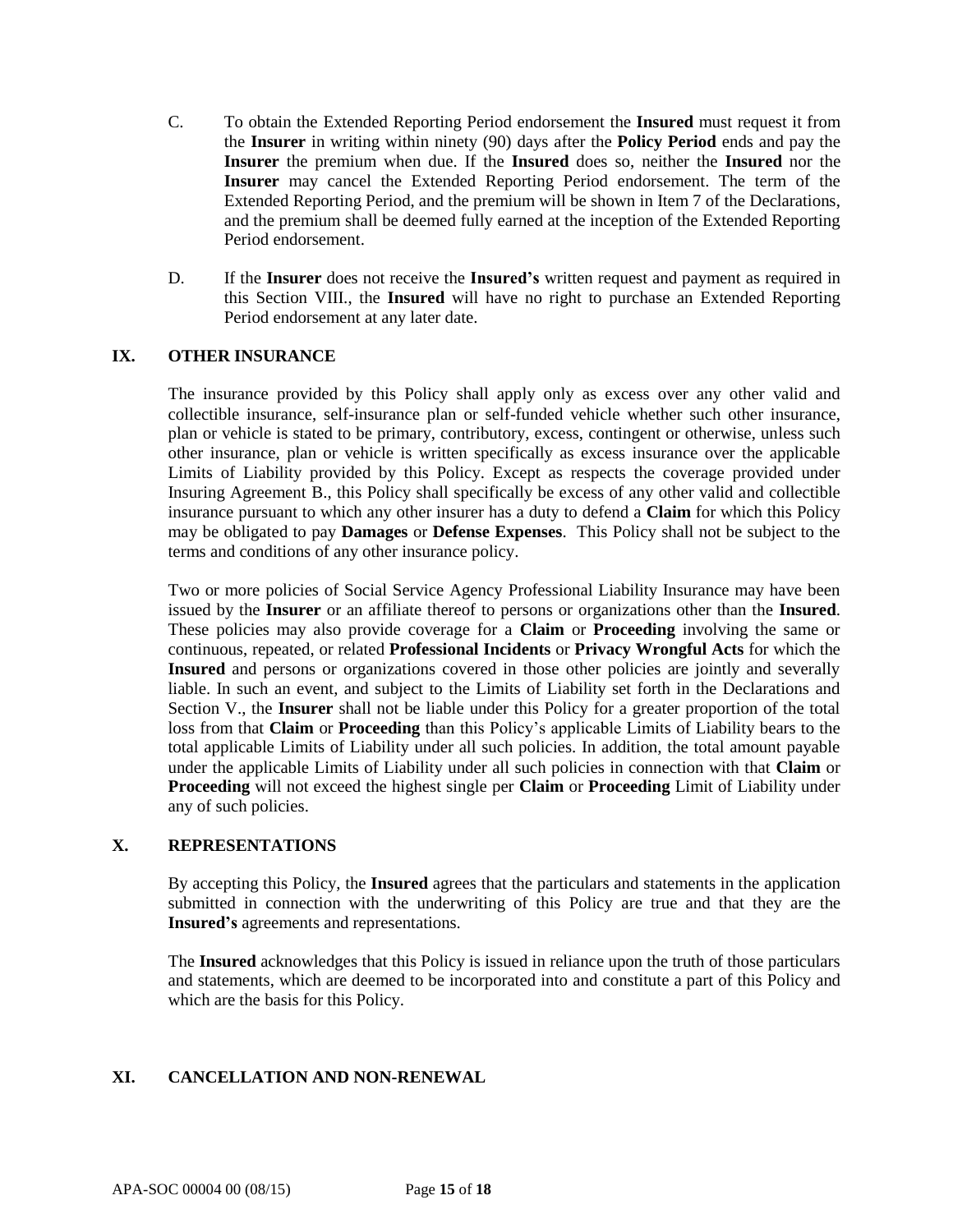The **Named Insured** may cancel this Policy by surrendering it to the **Insurer** or to any of its authorized agents, or by mailing the **Insurer** written notice stating when thereafter the cancellation will be effective. The **Insurer** may cancel this Policy by mailing to the **Named Insured** at the address shown in Item 1 of the Declarations written notice stating when, not less than sixty (60) days thereafter, such cancellation will be effective. However, if the **Named Insured** has not paid a premium when due, the **Insurer** may cancel this Policy by mailing to the **Named Insured** at the address shown in Item 1 of the Declarations written notice stating when, not less than fifteen (15) days thereafter, such cancellation will be effective.

The mailing of the notice as stated above will be sufficient proof of notice. The time of surrender or the effective date of cancellation stated in the notice will become the end of the **Policy Period**. Delivery of written notice will be the equivalent of mailing.

If the **Named Insured** cancels this Policy, the unearned premium will be computed in accordance with the customary short rate table and procedure. If the **Insurer** cancels, unearned premium will be computed pro-rata. Premium adjustment may be made either at the time cancellation is effected or as soon as practicable after cancellation becomes effective, but payment or tender of unearned premium is not a condition of cancellation.

The **Insurer** will not be required to renew this Policy upon its expiration. The **Insurer** will provide the **Named Insured** with thirty (30) days notice of any non-renewal.

If applicable insurance department regulations require different times, content or procedures with respect to cancellation or non-renewal, this Policy will be cancelled or non-renewed in accordance with such regulations as in effect at the time of such cancellation.

## **XII. AUTHORIZATION AND NOTICES**

The **Insureds** agree that the **Named Insured** named in Item 1 of the Declarations shall act on behalf of all **Insureds** with respect to all matters pertaining to this Policy including: (1) giving notice of any **Claim** or circumstance which may result in a **Claim**; (2) giving notice and information regarding any Additional Coverages under Section II.; (3) giving and receiving of all correspondence and information; (4) giving and receiving notice of cancellation; (5) consenting, or withholding consent, to the settlement of a **Claim** recommended by the **Insurer**; (6) payment of premiums; (7) receiving of any return premiums; (8) receiving and accepting of any endorsements issued to form a part of this Policy; and (9) the exercising of any right to an Extended Reporting Period endorsement pursuant to Section VIII.

## **XIII. TERRITORY**

This Policy applies to **Professional Incidents** or **Privacy Wrongful Acts** taking place anywhere in the world, to the extent permitted by law. However, any **Claim** or **Proceeding** arising from such **Professional Incidents** or **Privacy Wrongful Acts** must be made and brought in the United States of America, its territories and possessions, Puerto Rico or Canada.

The **Insurer** shall not be deemed to provide coverage nor be liable to pay any claim or provide any benefit under this Policy to the extent that the provision of such coverage, payment of such claim or provision of such benefit would expose the **Insurer** to any sanction, prohibition or restriction, including under United Nations resolutions, or the trade or economic sanctions, laws or regulations of the European Union, United Kingdom or United States of America.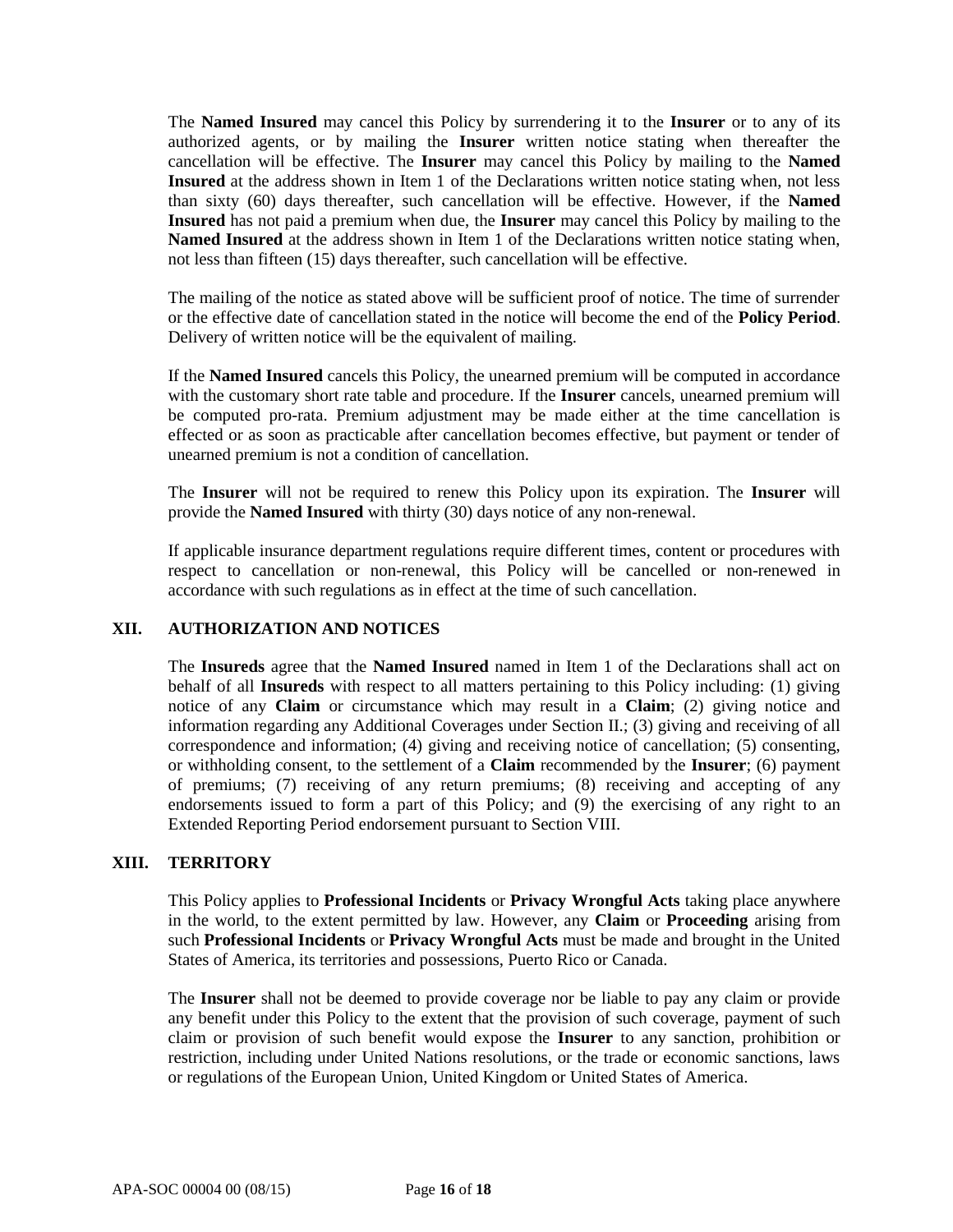### **XIV. ASSIGNMENT AND CHANGES TO THE POLICY**

This Policy and any and all rights hereunder are not assignable without the prior written consent of the **Insurer**.

If an **Insured** dies or is declared legally incompetent, such **Insured's** rights and duties will be transferred to such **Insured's** legal representative while acting within the scope of his or her duties as such. This Policy contains all the agreements between the **Insured** and the **Insurer** or its authorized agents concerning this insurance.

Notice to any agent or knowledge possessed by any agent or person acting on the **Insurer's**  behalf, will not result in a waiver or change in any part of this Policy or prevent the **Insurer** from asserting any right under the terms and conditions of this Policy. The terms and conditions of this Policy may only be waived or changed by written endorsement signed by the **Insurer**.

### **XV. BANKRUPTCY**

The bankruptcy or insolvency of the **Insured** or the **Insured's** estate does not relieve the **Insurer**  of its obligations under the Policy.

## **XVI. SUBROGATION**

In addition to any right of subrogation existing at law, in equity or otherwise, in the event of any payment by the **Insurer** under this Policy, the **Insurer** shall be subrogated to the extent of such payment to all of the **Insured(s)'** rights of recovery. The **Insured(s)** shall execute all papers required (including those documents necessary for the **Insurer** to bring suit or other form of proceeding in their name) and do everything that may be necessary to pursue and secure such rights. The **Insurer** shall not exercise its subrogation rights against any natural person **Insured**, unless Exclusion A.(1) above applies to such **Insured**.

#### **XVII. ACQUISITIONS**

If, during the **Policy Period** the **Named Insured** acquires or creates a "Subsidiary," then for a period of ninety (90) days after the effective date of such event, the coverage granted by this Policy shall extend to any **Claims** arising out of covered acts, errors, omissions that take place after the effective date of such event and arise out of or relate to the Subsidiary acquired or formed. After the expiration of such ninety (90) day period, there shall be no coverage under this Policy for such **Claims** unless: (a) within such ninety (90) day period, the **Insurer** receives from the **Insured** such information regarding details of the transaction as the **Insurer** requests and; (b) the **Insurer** specifically agrees by written endorsement to this Policy to provide such coverage upon such terms, conditions and limitations, including payment of additional premium, as the **Insurer**, at its sole discretion, may require.

For purposes of this Section, a "Subsidiary" means any entity during any time in which the **Named Insured** owns or controls, directly or indirectly, more than fifty percent (50%) of the outstanding securities representing the right to vote for the election of such entity's directors or members of the board of managers, or an interest representing more than fifty percent (50%) of the entity's profits or losses.